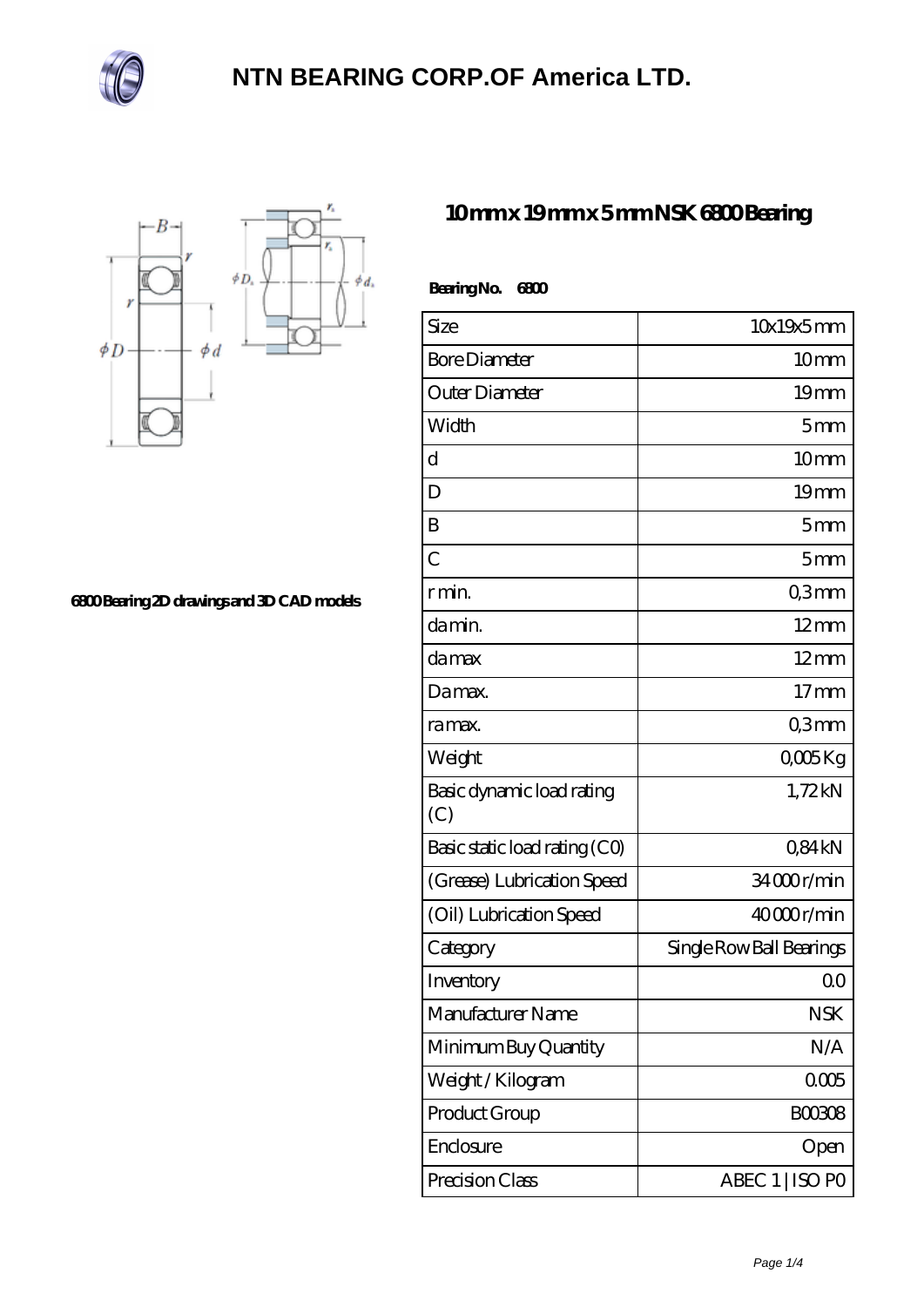

| Maximum Capacity / Filling<br>Slot | No                                                                                                                                                                          |
|------------------------------------|-----------------------------------------------------------------------------------------------------------------------------------------------------------------------------|
| Rolling Element                    | <b>Ball Bearing</b>                                                                                                                                                         |
| Snap Ring                          | No                                                                                                                                                                          |
| <b>Internal Special Features</b>   | No                                                                                                                                                                          |
| Cage Material                      | Steel                                                                                                                                                                       |
| Internal Clearance                 | CO-Medium                                                                                                                                                                   |
| Inch - Metric                      | Metric                                                                                                                                                                      |
| Long Description                   | 10MM Bore; 19MM<br>Outside Diameter; 5MM<br>Outer Race Diameter;<br>Open; Ball Bearing; ABEC 1<br>ISO PO, No Filling Slot; No<br>Snap Ring, No Internal<br>Special Features |
| Category                           | Single Row Ball Bearing                                                                                                                                                     |
| <b>UNSPSC</b>                      | 31171504                                                                                                                                                                    |
| Harmonized Tariff Code             | 8482105068                                                                                                                                                                  |
| Noun                               | Bearing                                                                                                                                                                     |
| Keyword String                     | Ball                                                                                                                                                                        |
| Manufacturer URL                   | http://www.nskamericas.co<br>m                                                                                                                                              |
| Manufacturer Item Number           | 6800                                                                                                                                                                        |
| Weight / LBS                       | 0005                                                                                                                                                                        |
| Bore                               | 0.394 Inch   10 Millimeter                                                                                                                                                  |
| Outside Diameter                   | Q748Inch   19Millimeter                                                                                                                                                     |
| Outer Race Width                   | Q 197 Inch   5 Millimeter                                                                                                                                                   |
| bore diameter:                     | 10mm                                                                                                                                                                        |
| internal clearance:                | CO                                                                                                                                                                          |
| outside diameter:                  | 19 <sub>mm</sub>                                                                                                                                                            |
| dynamic load capacity:             | 1720N                                                                                                                                                                       |
| overall width:                     | 5 <sub>mm</sub>                                                                                                                                                             |
| static load capacity.              | 840N                                                                                                                                                                        |
| bore type:                         | Round                                                                                                                                                                       |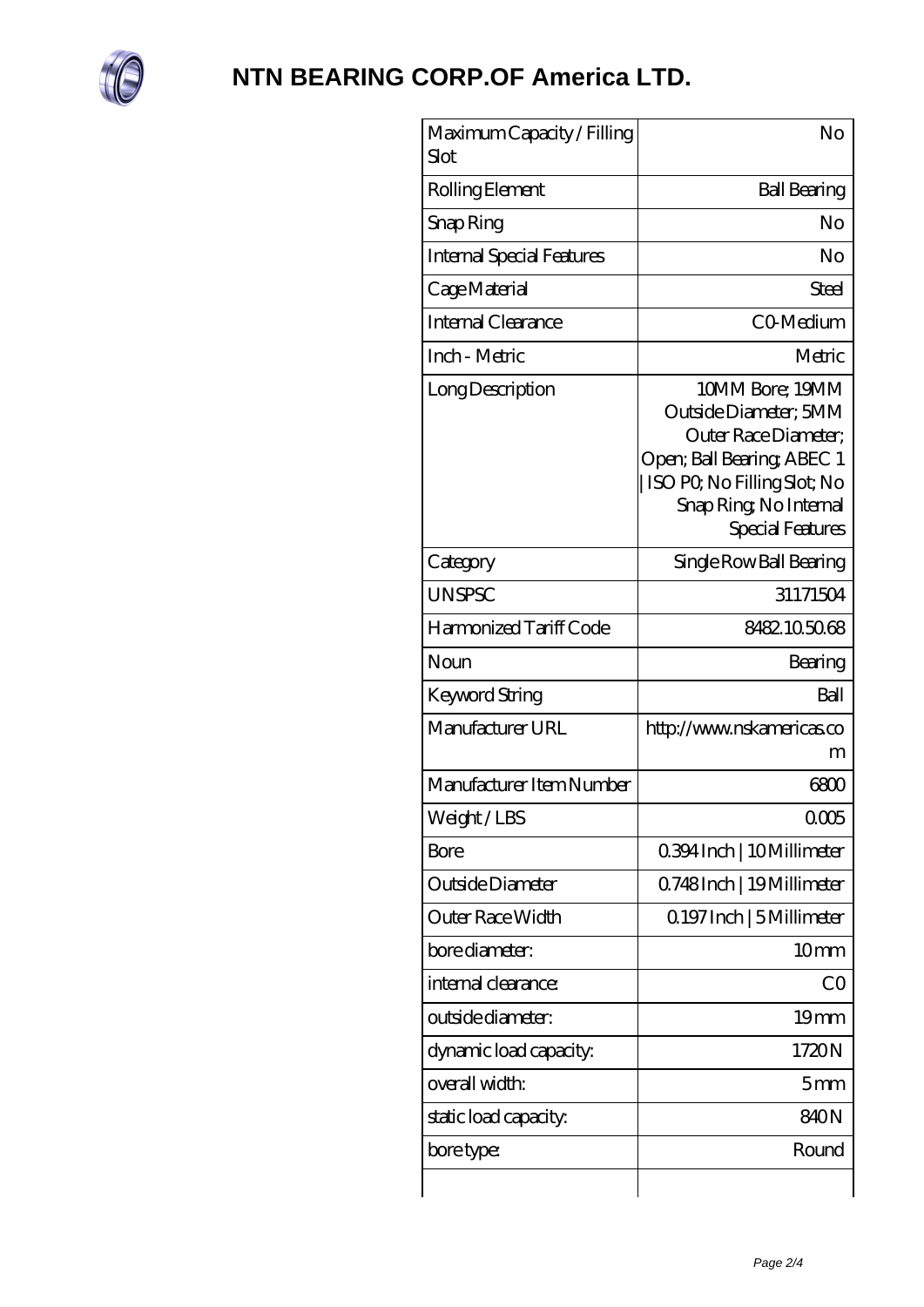

| precision rating     | ABEC 1, PO               |
|----------------------|--------------------------|
| closure type:        | Open                     |
| finish/coating       | Uncoated                 |
| rowtype & fill slot: | Single Row Non-Fill Slot |
| cage material:       | Steel Cage               |
| snap ring included:  | Without Snap Ring        |
| maximum rpm:         | 40000rpm                 |
| <b>SRI</b>           | 1.23                     |
| hidYobi              | 6800                     |
| LangID               | 1                        |
| D                    | 19                       |
| <b>SREX</b>          | 001                      |
| $\mathbf{B}$         | 5                        |
| damin                | 12                       |
| hidTable             | ecat_NSRDGB              |
| Oil rpm              | 40000                    |
| <b>SRE</b>           | 1.23                     |
| mass                 | 0005                     |
| GRS rpm              | 34000                    |
| ra                   | 03                       |
| <b>SRIX</b>          | 001                      |
| $D_a$                | 17                       |
| <b>SRIN</b>          | $-OO1$                   |
| CO                   | 0.84                     |
| fo                   | 148                      |
| <b>SREN</b>          | $-0.01$                  |
| DE                   | 16881                    |
| Prod_Type3           | DGBB_SR_OT               |
| DA_                  | 2381                     |
| bomp                 | 0                        |
| $Z_{-}$              | 10                       |
| yobi                 | 6800                     |
|                      |                          |